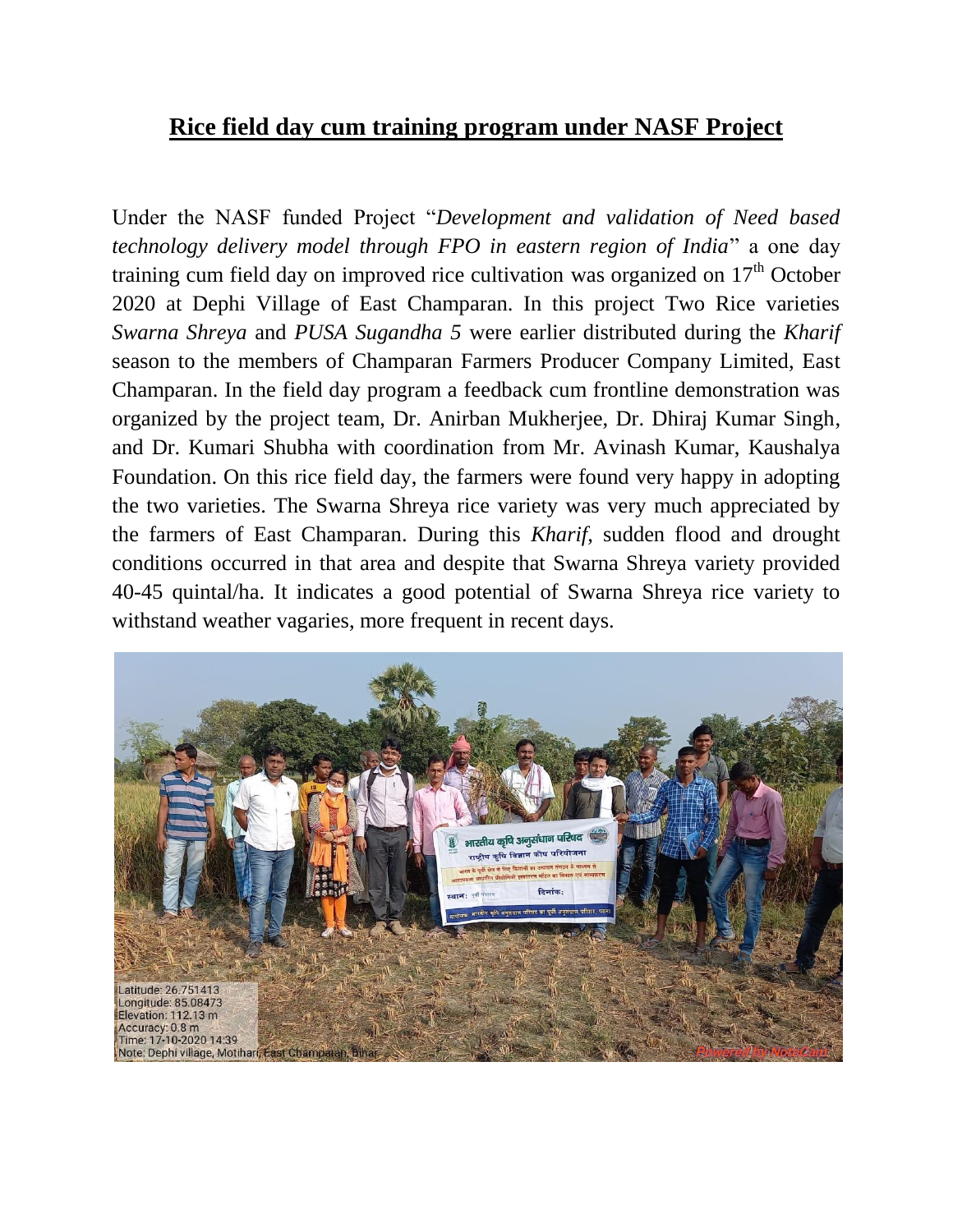A brief training was organized on crop planning and need assessment for the *rabi* season. In the training program the project team Dr. Anirban Mukherjee, Dr. Dhiraj Kumar Singh, and Dr. Kumari Shubha discussed the project activities, objectives, assessed farmers' preference and need for rabi season and other possibilities and potentials of Farmers Producer Organizations.

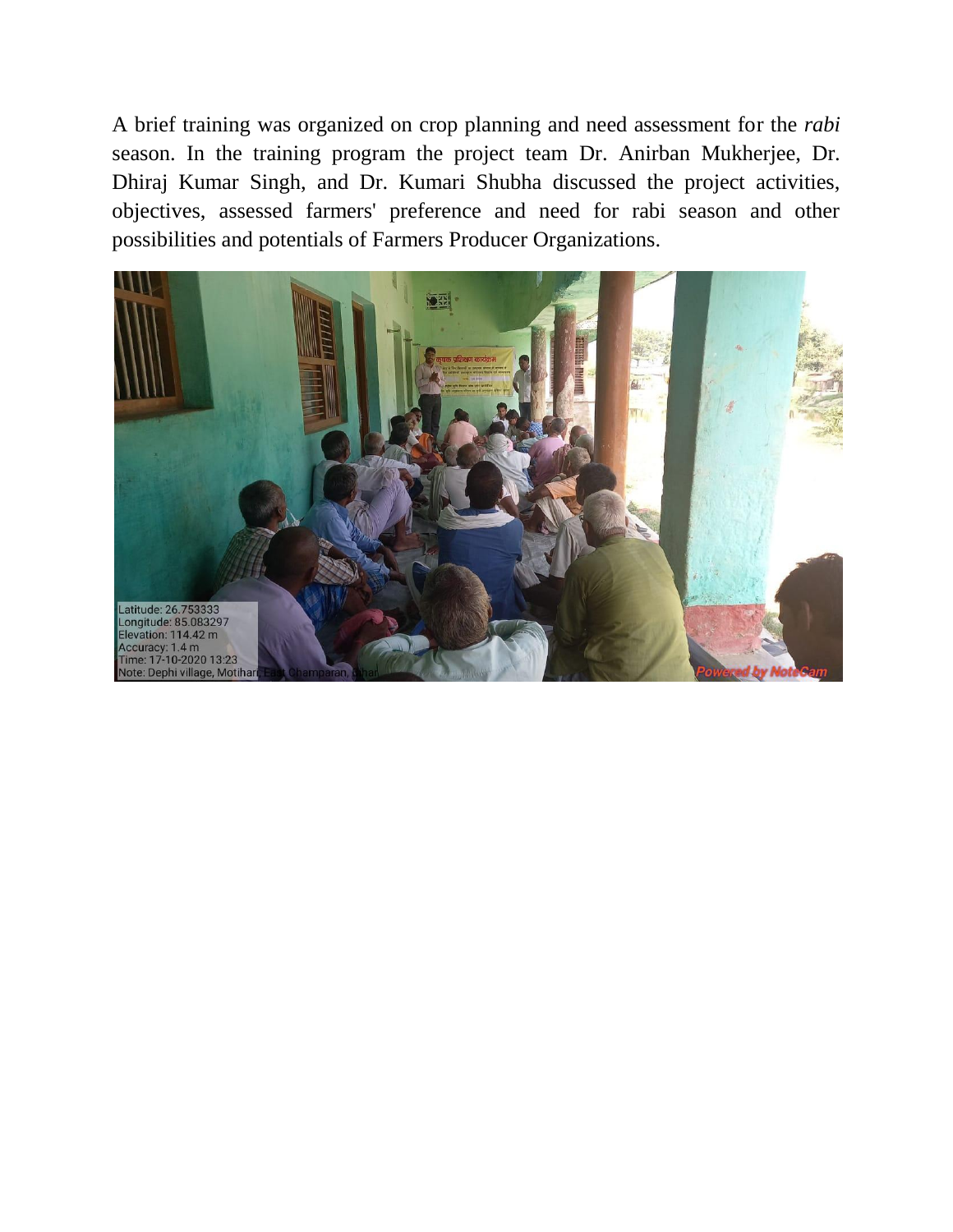

एक दिवसीय प्रशिक्षण सह कटाई में मौजूद वैज्ञानिक व किसान © आंगरण

परिवर्तन के दौर में परंपरागत कृषि प्रसार वैज्ञानिक डॉ. धोरज विधि से खेती करने वाले किसानों - कुमार सिंह ने बताया कि स्वर्ण श्रेया को नुकसान हो रहा है। जिले के प्रजाति के धान का बीज अग्रिम किसानों को कम लागत में बेहतर पबित प्रत्यक्षण योजना के तहत उत्पादन के लिए सुखा सहनशील आइसीएआर पटना द्वारा कौशल्या के पूर्वी अनुसंधान परिषद पटना वितरण मॉडल के सत्यापन के परिषद, पटना के वैज्ञानिकों की मौजूदगी में एक दिवसीय प्रशिक्षण प्त स्वर्ण श्रेया कटाई समारोह का में किसान मौजूद थे।

जासं, मोतिहारी : बदलते जलवायु आयोजन किया गया। कार्यक्रम में धान की प्रजाति स्वर्ण श्रेया फाउंडेशन के माध्यम से चंपारण वरदान साबित हुई है। उक्त बातें कृषक प्रोड्यूसर कंपनी लिमिटेड भारतीय कृषि अनुसंधान परिषद के किसानों को उपलब्ध कराया गया। फसल तैयार होने के उपरांत के वैज्ञानिकों की टीम का नेतृत्व आइसीएआर पटना एवं कौशल्या कर रहे वैज्ञानिक डॉ. अनिर्बन फाउंडेशन की देखरेख में फसल मुखर्जी ने कही। वैज्ञानिकों की टीम की कटाई की गई। इस दौरान में डॉ. घीरज कुमार व डॉ. शुभा वैज्ञानिकों ने किसानों को प्रजाति के कुमारी भी मौजूद रहे। शनिवार को बारे में विस्तार से बताया। उन्होंने जिले के चंपारण कृषक प्रोड्यूसर बताया कि अनियमित मानसून एवं कंपनी लिमिटेड के माध्यम से सुखे की वजह से धान की पैदावार एनएएसएफ परियोजना विकास व कम होती है। इसको लेकर किसानों आवश्यकता आधारित प्रौद्योगिकी को स्वर्ण श्रेया बीज का उपयोग कर बेहतर उत्पादन लेना चाहिए। मौके तहत भारतीय कृषि अनुसंधान पर फाउंडेशन के कृषि विशेषज्ञ राहुल कुमार गौतम, प्रबंधक अविनाश कुमार सहित बड़ी संख्या

## स्वर्णा श्रेया धान की कटनी सह प्रशिक्षण में शामिल हुए किसान



कटनी कर किसानों के साथ कृषि वैज्ञानिक .

## प्रतिनिधि, मोतिहारी

भारतीय कृषि अनसंधान परिषद के पूर्वी अनुसंधान परिषद पटना के वैज्ञानिकों की टीम ने किसानों के लिए सखा सहनशील धान की प्रजाति स्वर्ण श्रेया की खोज की जो पूर्वी चंपारण के किसानों के लिए वरदान साबित हुई है.

शनिवार को जिले के चंपारण कृपक प्रोड्यूसर कंपनी लिमिटेड माध्यम से एन.ए.एस.एफ परियोजना विकास और आवश्यकता आधारित प्रौद्योगिकी वितरण मॉडल के सत्यापन के तहत भारतीय कृषि अनुसंधान परिषद, पटना के तीन वैज्ञानिकों द्वारा

पूर्वी चंपारण में एक दिवसीय प्रशिक्षण सह स्वर्ण श्रेया कटाई समारोह का आयोजन किया गया . इस अवसर पर भारतीय कृषि अनुसंधान परिषद के वैज्ञानिक, कृषि प्रसार डॉ धीरज कुमार सिंह ने बताया कि स्वर्ण श्रेया प्रजाति का धान का बीज अग्रिम पंक्ति प्रत्यक्षण योजना के तहत आइसीएआर पटना द्वारा चंपारण कृषक प्रोड्युसर कंपनी लिमिटेड के कृषकों के बीच दिया गया था .इस अवसर पर भारतीय कृषि अनुसंधान परिषद के वैज्ञानिक डॉ. अनिर्बन मुखरजी, डॉ. धीरज कुमार, एवं डॉ. शुभा कुमारी मौजूद थे.